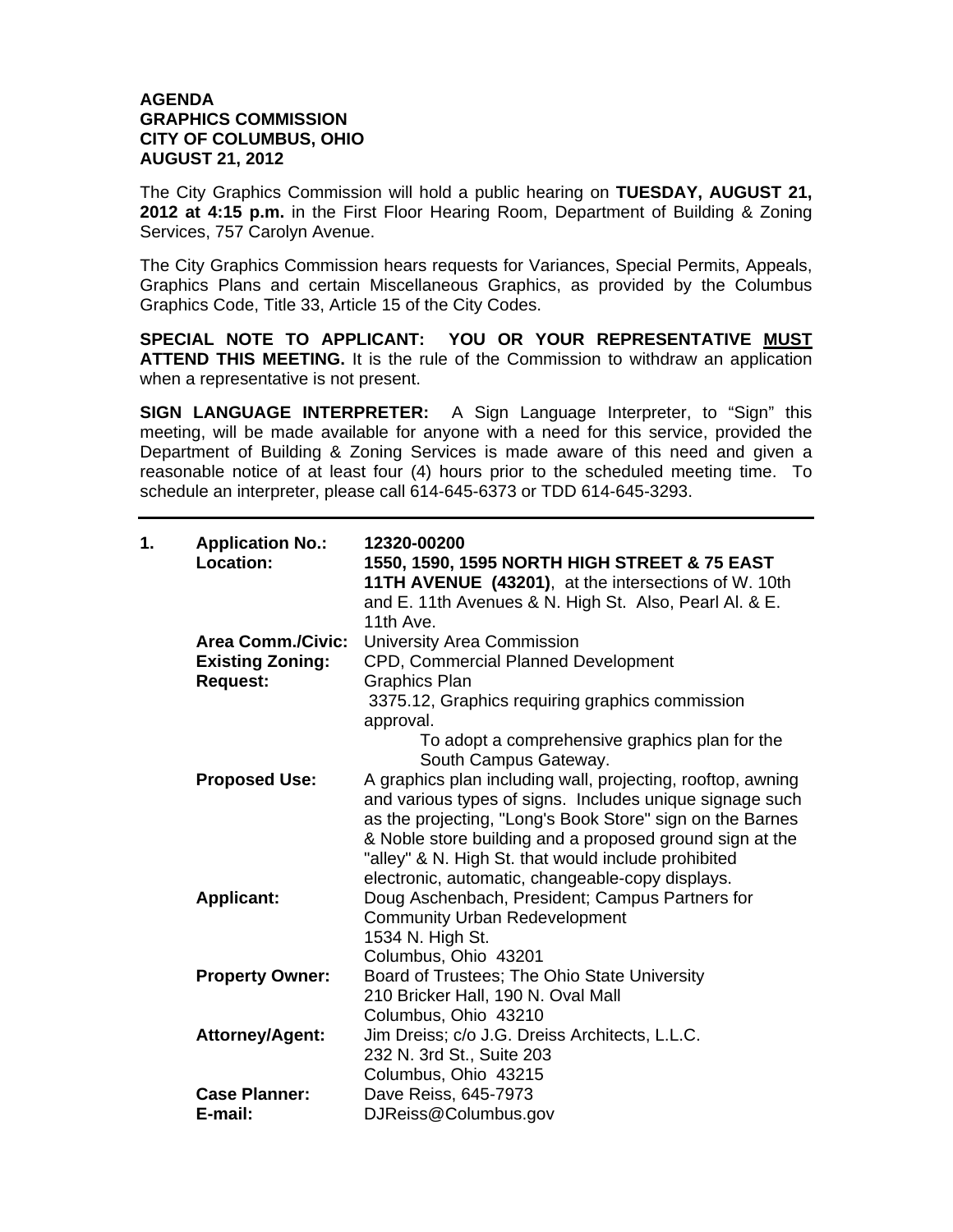| <b>Application No.:</b>  | 12320-00324                                                                                   |
|--------------------------|-----------------------------------------------------------------------------------------------|
| Location:                | 3923 NORTH HIGH STREET (43214), at the northwest                                              |
|                          | corner of Hollenback Dr. & N. High St.                                                        |
| <b>Area Comm./Civic:</b> | <b>Clintonville Area Commission</b>                                                           |
| <b>Existing Zoning:</b>  | R-3, Residential                                                                              |
| <b>Request:</b>          | Variance                                                                                      |
|                          | 3376.09, Permanent signs for other uses in residential                                        |
|                          | districts.                                                                                    |
|                          | To increase the allowable size of a ground sign                                               |
|                          | from 64 sq. ft. to approximately 124 sq. ft.                                                  |
|                          | To replace three existing ground signs with one combined                                      |
|                          | ground sign.                                                                                  |
|                          | Mollie O'Donnell, Planning Administrator; c/o Columbus                                        |
|                          | <b>Recreation &amp; Parks</b>                                                                 |
|                          | 1111 E. Broad St.                                                                             |
|                          | Columbus, Ohio 43205                                                                          |
|                          | Alan D. McKnight, Director; c/o Columbus Recreation &                                         |
|                          | Parks                                                                                         |
|                          | 1111 E. Broad St.                                                                             |
|                          | Columbus, Ohio 43215                                                                          |
|                          | Mark Denzer; Denzer Design Group, L.L.C.                                                      |
|                          | 4905 Pleasant Valley Dr.                                                                      |
|                          | Columbus, Ohio 43220                                                                          |
| <b>Case Planner:</b>     | Dave Reiss, 645-7973                                                                          |
| E-mail:                  | DJReiss@Columbus.gov                                                                          |
|                          | <b>Proposed Use:</b><br><b>Applicant:</b><br><b>Property Owner:</b><br><b>Attorney/Agent:</b> |

| 3. | <b>Application No.:</b>   | 12320-00314                                                                                                                                                             |
|----|---------------------------|-------------------------------------------------------------------------------------------------------------------------------------------------------------------------|
|    | Location:                 | 464 RATHMEL ROAD (43139), located at the northwest                                                                                                                      |
|    |                           | corner of Katherine Road and Rathmel Road.                                                                                                                              |
|    | <b>Area Comm./Civic:</b>  | Far South Columbus Area Commission                                                                                                                                      |
|    | <b>Existing Zoning:</b>   | R, Rural Residential. District                                                                                                                                          |
|    | <b>Request:</b>           | Variance                                                                                                                                                                |
|    |                           | 3376.09(A), Permanent signs for other uses in residential<br>districts.                                                                                                 |
|    |                           | To allow automatic changeable copy in a residential<br>district, to increase the graphic area from 50% to<br>60%, and to increase the height from 12 feet to 14'<br>4". |
|    | Proposal:                 | To install a new automatic changeablc copy sign for a<br>church.                                                                                                        |
|    | Applicant(s):             | Grace Ministries, Pastor Faron Tambor                                                                                                                                   |
|    |                           | 464 Rathmell Road                                                                                                                                                       |
|    |                           | Columbus, Ohio 43137                                                                                                                                                    |
|    | <b>Property Owner(s):</b> | Applicant                                                                                                                                                               |
|    | <b>Attorney/Agent:</b>    | Applicant                                                                                                                                                               |
|    | <b>Case Planner:</b>      | Jamie Freise, 645-6350                                                                                                                                                  |
|    | Email:                    | JFFreise@Columbus.gov                                                                                                                                                   |
|    |                           |                                                                                                                                                                         |